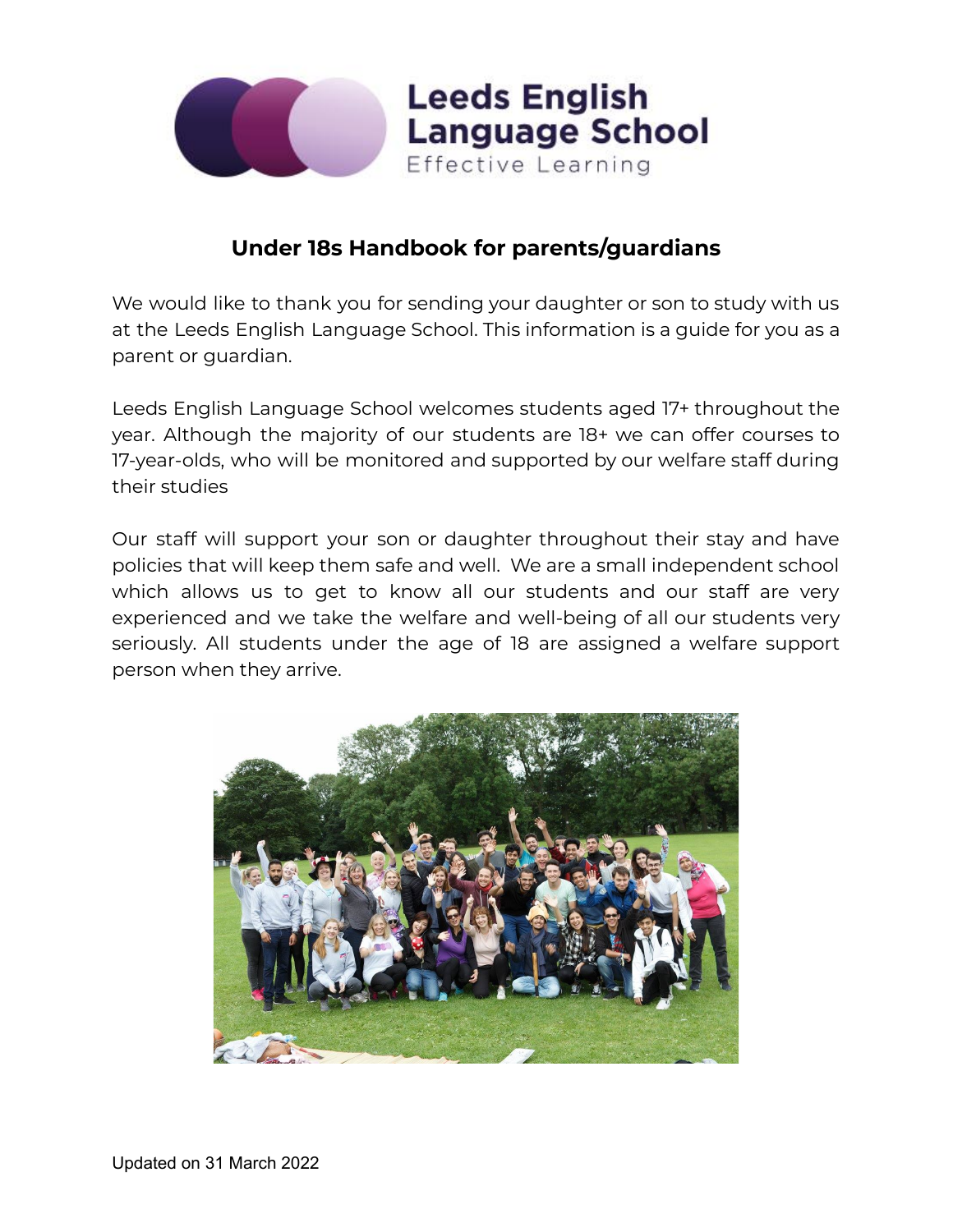#### **Before arrival**

When we have confirmation of the arrival of your son or daughter we will send you information about the school, and ask you to complete a parental consent form. This form will ask about travel arrangements, accommodation, medical information and other information. We also require emergency contact and or next of kin details so we can contact you in case of emergency.

#### **Data protection**

All information will be kept secure and only people who are directly involved in the care of your son or daughter will have access to information. This may include healthcare and medical professionals.

#### **Travel**

If the student is travelling unaccompanied we will need your consent but transport can be arranged to and from the airport if required. The student will be expected to travel from their accommodation to and from school every day

# **First day at school**

On arrival we will ask for a copy of the passport ID and a registration form will need to be completed. We will give new students a tour of the school and introduce them to the staff who will be responsible for the care and support of your son or daughter in school.

We ask that all under 18s arrive at 8.30 on their first day to allow for registration. There is also a tour of Leeds organised every Monday for new students which will show important landmarks in Leeds, (train station, bus station, banks, shopping centres and other points of interest).

We will assist with any letters that are needed (bank letters, council tax etc. and help to arrange bus tickets, an International student card, registering with a Doctor and arranging police registration if required.

# **Time at the school**

Students under the age of 18 will be expected to study with adults and will not be supervised at lunch time or break times. We will expect all students to have regular meetings with our welfare staff and require them to come into school at 8.45 every morning. If the student is not in by 9.00am we will call their phone and if we do not get a response, we will call the emergency contact. It is important that we are informed before 9.00am if the student is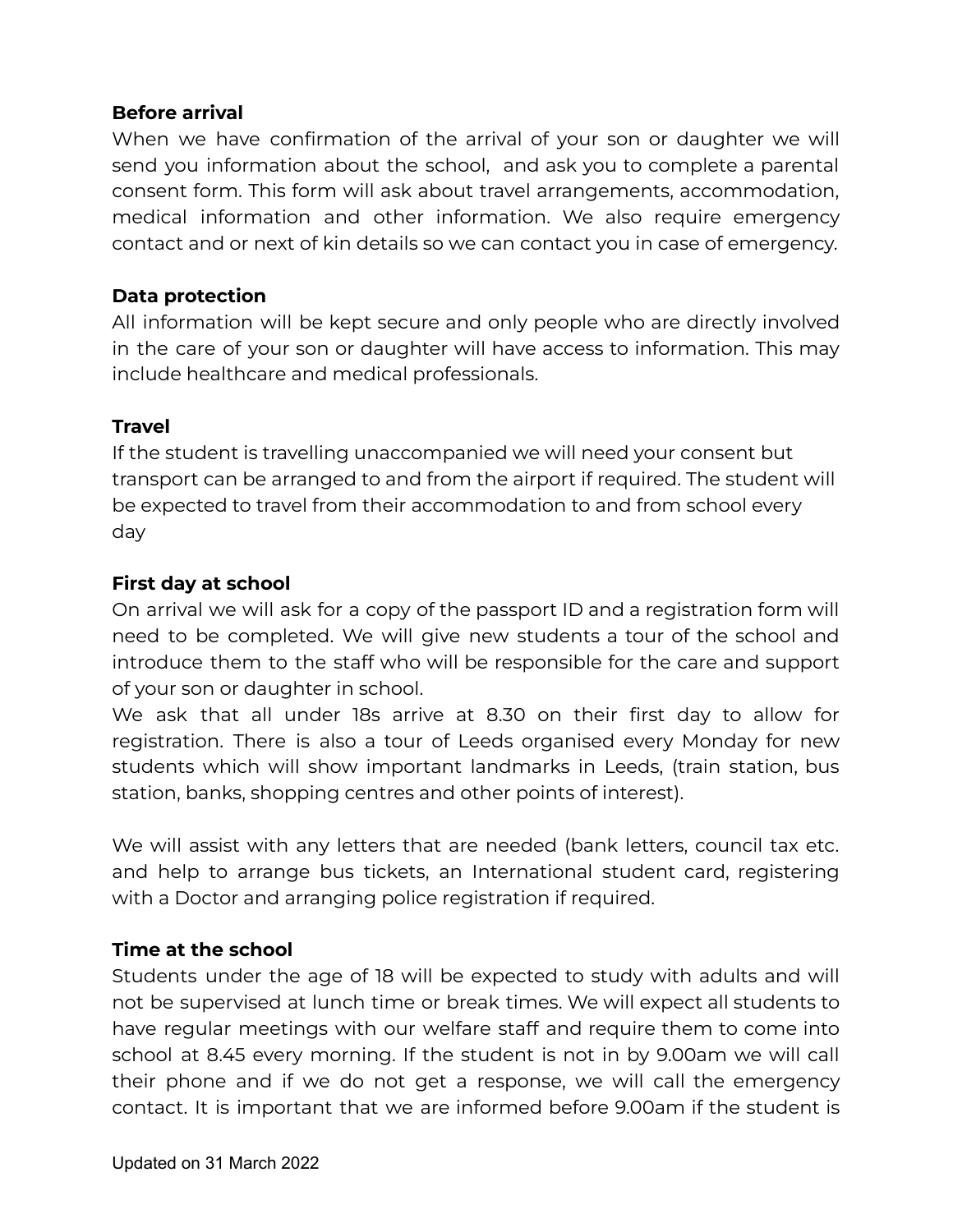going to be absent by calling the school on 0113 2883047 or the emergency number on 07775 905457.

Students under 18 have access to the emergency phone 24 hours a day.

We take attendance very seriously and will expect your son or daughter to be in school regularly and on time.

All students are expected to attend at least 85% of their course and if the student is sponsored we are obliged to report their attendance to the Embassy regularly. We will also contact you as the parent or guardian if attendance is low.

# **Our staff**

All staff working in school have a DBS check and safeguarding training. The welfare staff have advanced safeguarding training. We have a safe recruitment policy when employing staff to make sure all our students are in a safe environment.

Safeguarding officer - Carol Hey - [carol.manager@leedsenglish.com](mailto:carol.manager@leedsenglish.com) Deputy Safeguarding Officer - Ruth James - [ruth.admin@leedsenglish.com](mailto:ruth.admin@leedsenglish.com)

# **Health, safety and well-being**

It is important that students stay healthy and enjoy their time in Leeds and in the school. We are a caring and experienced staff who are here to support and help your son and daughter, and it is important that they speak to us if they are feeling unwell, unhappy or having problems so that we can assist them. Please make sure that you inform us if your contact details change so we can contact you if required. We take the welfare and safety of our students seriously and will keep them informed about safety in school and out of school. They will also be given information on the laws in the UK.

# **Valuables**

Students do not need to carry their passports and we suggest that they do not carry large amounts of cash or valuables

# **Social programme**

We have a varied social and activities programme, and your son and daughter will be able to attend most of these events for which we will ask your permission. There may be times when an activity is not suitable but these will be made known to students.

# **Accommodation**

Students under 18, studying at the school will be expected to stay with a member of their family or a guardian over the age of 18 in a private residence.